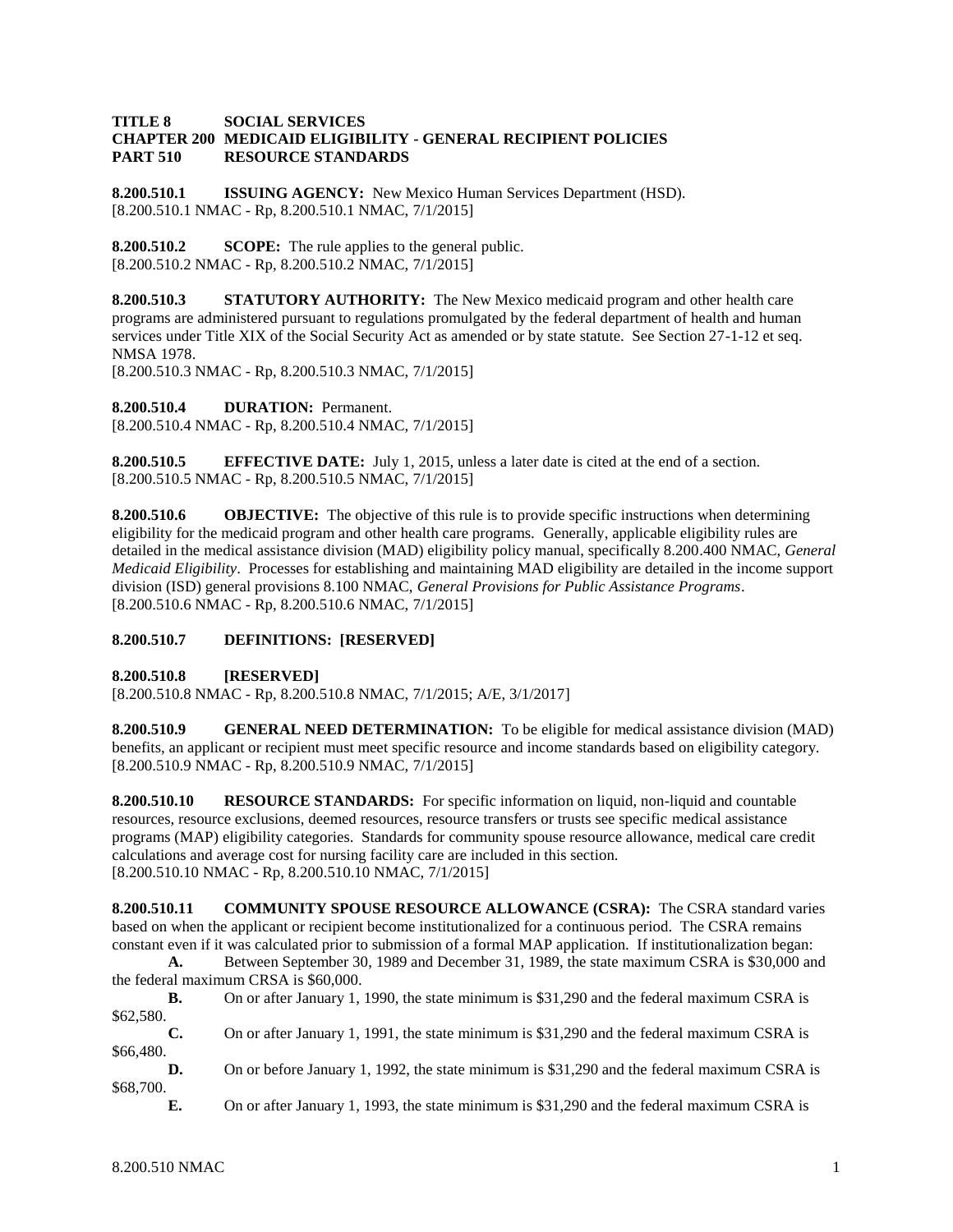| \$70,740.                |                                                                                                          |
|--------------------------|----------------------------------------------------------------------------------------------------------|
| F.                       | On or after January 1, 1994, the state minimum is \$31,290 and the federal maximum CSRA is               |
| \$72,660.<br>G.          | On or after January 1, 1995, the state minimum is \$31,290 and the federal maximum CSRA is               |
| \$74,820.<br>Η.          | On or after January 1, 1996, the state minimum is \$31,290 and the federal maximum CSRA is               |
| \$76,740.                |                                                                                                          |
| I.<br>\$79,020.          | On or after January 1, 1997, the state minimum is \$31,290 and the federal maximum CSRA is               |
| J.                       | On or after January 1, 1998, the state minimum is \$31,290 and the federal maximum CSRA is               |
| \$80,760.<br>К.          | On or after January 1, 1999, the state minimum is \$31,290 and the federal maximum CSRA is               |
| \$81,960.<br>L.          | On or after January 1, 2000, the state minimum is \$31,290 and the federal maximum CSRA is               |
| \$84,120.<br>М.          | On or after January 1, 2001, the state minimum is \$31,290 and the federal maximum CSRA is               |
| \$87,000.                |                                                                                                          |
| N.<br>\$89,280.          | On or after January 1, 2002, the state minimum is \$31,290 and the federal maximum CSRA is               |
| <b>O.</b><br>\$90,660.   | On or after January 1, 2003, the state minimum is \$31,290 and the federal maximum CSRA is               |
| <b>P.</b>                | On or after January 1, 2004, the state minimum is \$31,290 and the federal maximum CSRA is               |
| \$92,760.<br>Q.          | On or after January 1, 2005, the state minimum is \$31,290 and the federal maximum CSRA is               |
| \$95,100.                |                                                                                                          |
| R.<br>\$99,540.          | On or after January 1, 2006, the state minimum is \$31,290 and the federal maximum CSRA is               |
| S.<br>\$101,640.         | On or after January 1, 2007, the state minimum is \$31,290 and the federal maximum CSRA is               |
| т.                       | On or after January 1, 2008, the state minimum is \$31,290 and the federal maximum CSRA is               |
| \$104,400.<br>U.         | On or after January 1, 2009, the state minimum is \$31,290 and the federal maximum CSRA is               |
| \$109,560.<br>V.         | On or after January 1, 2010, the state minimum is \$31,290 and the federal maximum CSRA                  |
| remains \$109,560.       |                                                                                                          |
| W.<br>remains \$109,560. | On or after January 1, 2011, the state minimum is \$31,290 and the federal maximum CSRA                  |
| Х.<br>\$113.640.         | On or after January 1, 2012, the state minimum is \$31,290 and the federal maximum CSRA is               |
| Υ.                       | On or after January 1, 2013, the state minimum is \$31,290 and the federal maximum CSRA is               |
| \$115,920.<br>Z.         | On or after January 1, 2014, the state minimum is \$31,290 and the federal maximum CSRA is               |
| \$117,240.               |                                                                                                          |
| AA.<br>\$119,220.        | On or after January 1, 2015, the state minimum is \$31,290 and the federal maximum CSRA is               |
| BB.<br>\$119,220.        | On or after January 1, 2016, the state minimum is \$31,290 and the federal maximum CSRA is               |
| CC.                      | On or after January 1, 2017, the state minimum is \$31,290 and the federal maximum CSRA is               |
| \$120,900.<br>DD.        | On or after January 1, 2018, the state minimum is \$31,290 and the federal maximum CSRA is               |
| \$123,600.<br>EE.        | On or after January 1, 2019, the state minimum is \$31,290 and the federal maximum CSRA is               |
| \$126,420.               |                                                                                                          |
|                          | [8.200.510.11 NMAC - Rp, 8.200.510.11 NMAC, 7/1/2015; A/E, 1/1/2016; A/E, 3/1/2017; A/E, 8/30/2018; A/E, |

 $4/11/2019$ ; A, xx/xx/xxxx]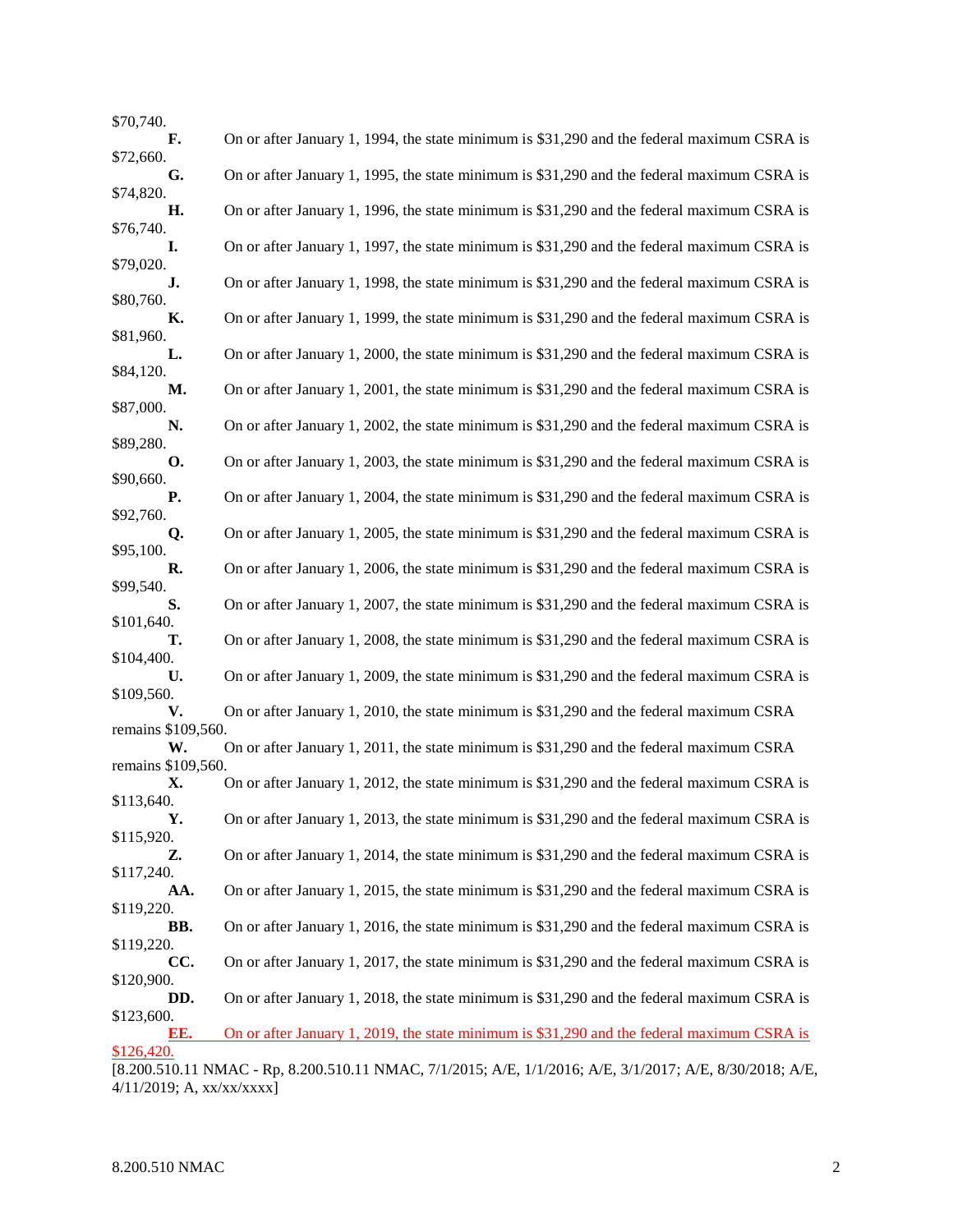**8.200.510.12 POST-ELIGIBILITY CALCULATION (MEDICAL CARE CREDIT):** Apply applicable deductions in the order listed below when determining the medical care credit for an institutionalized spouse.<br> **DEDUCTION DEDUCTION** 

|    | ----------- |                                                        |         |
|----|-------------|--------------------------------------------------------|---------|
| А. |             | Personal needs allowance for institutionalized spouse: |         |
|    | (T)         | July 1, 2018                                           | \$72    |
|    | (2)         | July 1, 2017                                           | \$70    |
| В. |             | Minimum monthly maintenance needs allowance (MMMNA):   |         |
|    | (T)         | July 1, 2018                                           | \$2,058 |
|    | (2)         | July 1, 2017                                           | \$2,030 |
|    |             |                                                        |         |

**C.** The community spouse monthly income allowance (CSMIA) is calculated by subtracting the community spouse's gross income from the MMMNA:

**(1)** If allowable shelter expenses of the community spouse exceeds the minimum allowance then deduct an excess shelter allowance from community spouse's income that includes: expenses for rent; mortgage (including interest and principal); taxes and insurance; any maintenance charge for a condominium or cooperative; and an amount for utilities (if not part of maintenance charge above); use the standard utility allowance (SUA) deduction used in the food stamp program for the utility allowance.

|          | (a)                     | July 1, 2018                                         | \$617   |
|----------|-------------------------|------------------------------------------------------|---------|
|          | (b)                     | July 1, 2017                                         | \$609   |
| $\rm(2)$ |                         | Excess shelter allowance may not exceed the maximum: |         |
|          | $\left( \bf{a} \right)$ | July 1, 2018                                         | \$1,032 |
|          | $\bigoplus$             | Jan. 1, 2018                                         | \$1,060 |
|          | (አ)<br>ভ                | July 1, 2017                                         | \$993]  |
|          | (a)                     | Jan. 1, 2019                                         | \$1,103 |
|          | (b)                     | July 1, 2018                                         | \$1.032 |
|          | $\mathbf{c}$            | Jan. 1, 2018                                         | \$1,060 |
|          |                         | July 1, 2017                                         | \$993   |

**D.** Any extra maintenance allowance ordered by a court of jurisdiction or a state administrative hearing officer.

**E.** Dependent family member income allowance (if applicable) calculated as follows: 1/3 X MMMNA - dependent member's income).

**F.** Non-covered medical expenses.

**G.** The maximum total of the community spouse monthly income allowance and excess shelter deduction may not exceed  $[$3,090]$  \$3,161.

[8.200.510.12 NMAC - Rp, 8.200.510.12 NMAC, 7/1/2015; A/E, 3/1/2017; A/E. 8/30/2018; A/E, 4/11/2019; A, xx/xx/xxxx]

#### **8.200.510.13 AVERAGE MONTHLY COST OF NURSING FACILITIES FOR PRIVATE PATIENTS USED IN TRANSFER OF ASSET PROVISIONS:** Costs of care are based on the date of application registration.<br>
DATE DATE **DATE AVERAGE COST PER MONTH**

|                | <i>DE LE</i>                            | A VENAGE COST I EN MON |
|----------------|-----------------------------------------|------------------------|
| A.             | July 1, 1988 - Dec. 31, 1989            | $$1,726$ per month     |
| В.             | Jan. 1, 1990 - Dec. 31, 1991            | $$2,004$ per month     |
| $\mathbf{C}$ . | Jan. 1, 1992 - Dec. 31, 1992            | $$2,217$ per month     |
| D.             | Effective July 1, 1993, for application | \$2,377 per month      |
|                | register on or after Jan. 1, 1993       |                        |
| Е.             | Jan. 1, 1994 - Dec. 31, 1994            | $$2,513$ per month     |
| F.             | Jan. 1, 1995 - Dec. 31, 1995            | $$2,592$ per month     |
| G.             | Jan. 1, 1996 - Dec. 31, 1996            | $$2,738$ per month     |
| H.             | Jan. 1, 1997 - Dec. 31, 1997            | $$2,889$ per month     |
| I.             | Jan. 1, 1998 - Dec 31, 1998             | $$3,119$ per month     |
| J.             | Jan. 1, 1999 - Dec. 31, 1999            | $$3,429$ per month     |
| К.             | Jan. 1, 2000 - Dec. 31, 2000            | $$3,494$ per month     |
| L.             | Jan. 1, 2001 - Dec. 31, 2001            | $$3,550$ per month     |
| М.             | Jan. 1, 2002 - Dec. 31, 2002            | $$3,643$ per month     |
| N.             | Jan. 1, 2003 - Dec. 31, 2003            | \$4,188 per month      |
| <b>O.</b>      | Jan. 1, 2004 - Dec. 31, 2004            | \$3,899 per month      |
| <b>P.</b>      | Jan. 1, 2005 - Dec. 31, 2005            | $$4,277$ per month     |